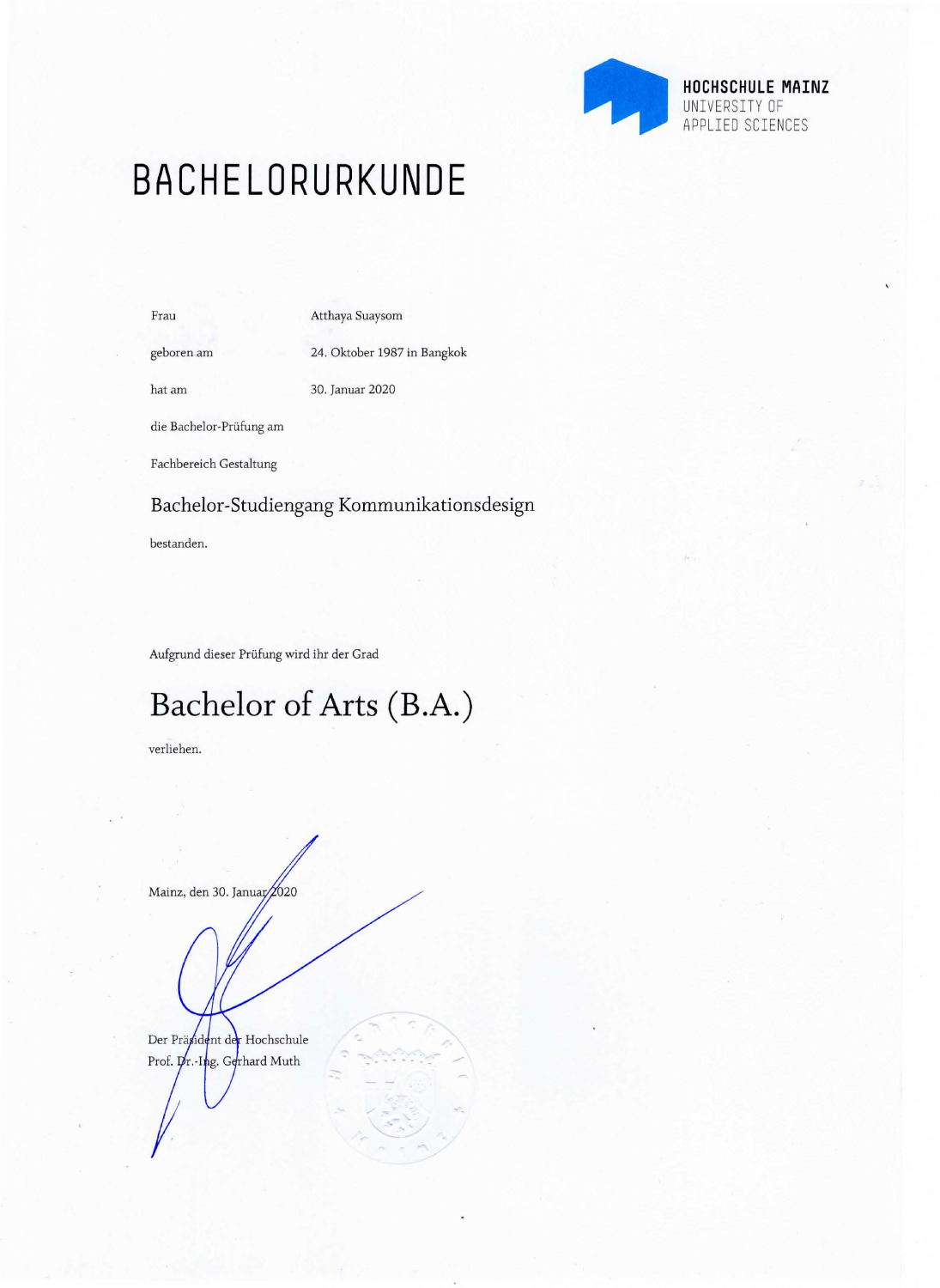

#### Übersetzung aus der englischen Sprache

Biiro des Registrators Siegel der Universitat Chulalongkom- Univesitat Bangkok 10330, Thailand

Nummer 6377 4/2554

#### Hiermit wird bescheinigt, dass

#### Atthaya Suaysom

Immatrikulationsnummer 493 45287 25 ID-Nr. 11018 00263 30 6

aile Anforderungen zur Erlangung des Studienabschlusses Bachelor of Architechture,

Fachrichtung Innenarchitektur erfiillt hat

Der Universitatsausschu8 verleiht ihr am 23. Marz 2011 den akademischen Abschlu8 mit dem Titel Bachelor of Architekt .

ausgestellt am 01. April 2011

gez. (Assoc. Prof. Vallapa Pralobphol)

 $\mathbb{R}^{\frac{1}{2} \times \frac{1}{2}}$ 

Urkundsbeamtin

Ungiiltig ohne den Siegel der Universitat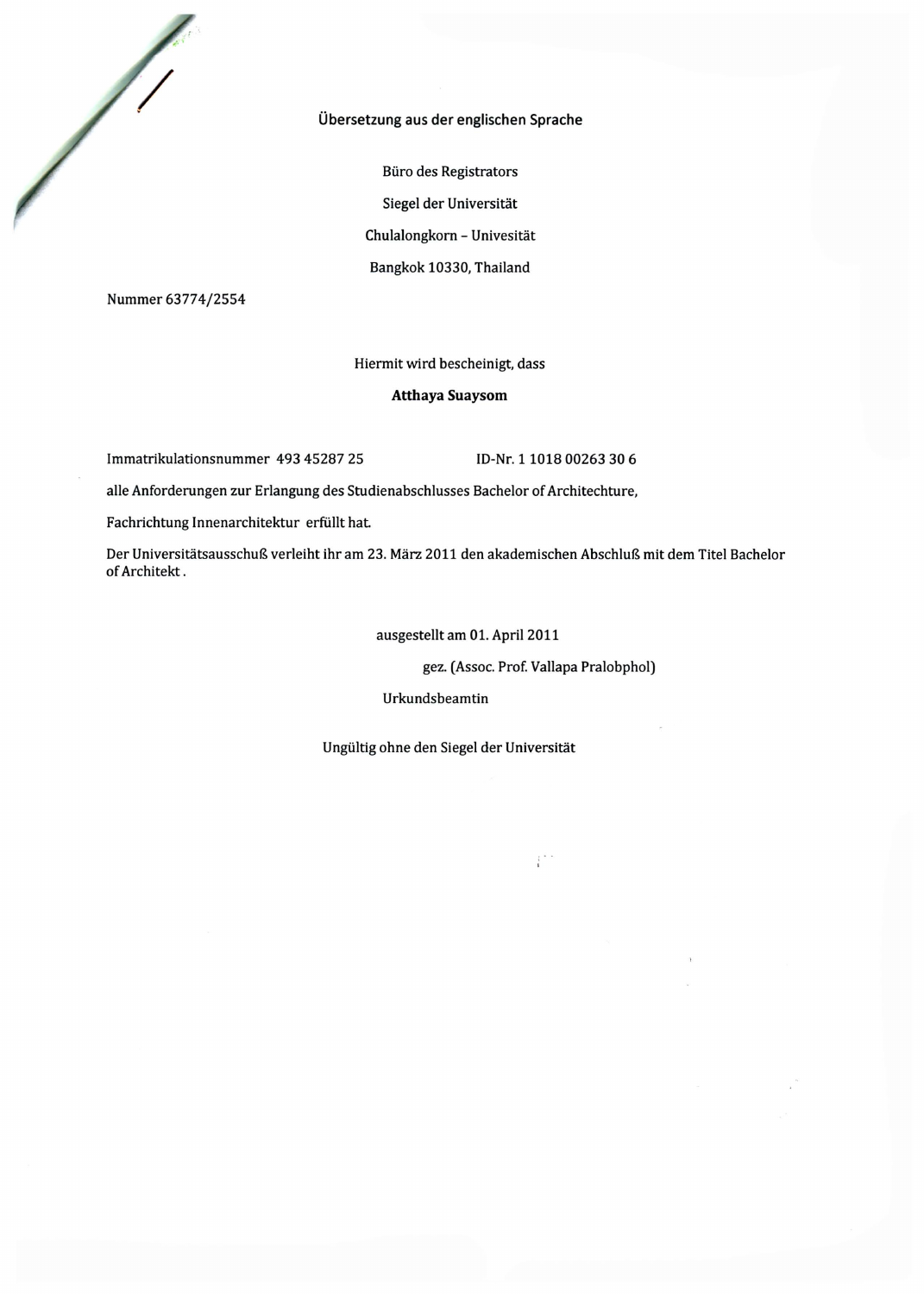

#### OFFICE OF THE REGISTRAR

#### CHULALONGKORN UNIVERSITY

Bangkok 10330, Thailand

No. 63774/2554

#### THIS IS TO CERTIFY THAT

#### Miss Atthaya Suaysom

Student ID 493 45287 25 Identification No. 1 1018 00263 30 6

has completed all the requirement for the Bachelor of Architecture Degree

field of study Interior Architecture.

The University Council admitted the Bachelor of Architecture Degree on March 23, 2011.

Given on April 1, 2011

tallage 7 fll

(Assoc. Prof. Vallapa Prakobphol) Registrar

NOT VALID WITHOUT UNIVERSITY SEAL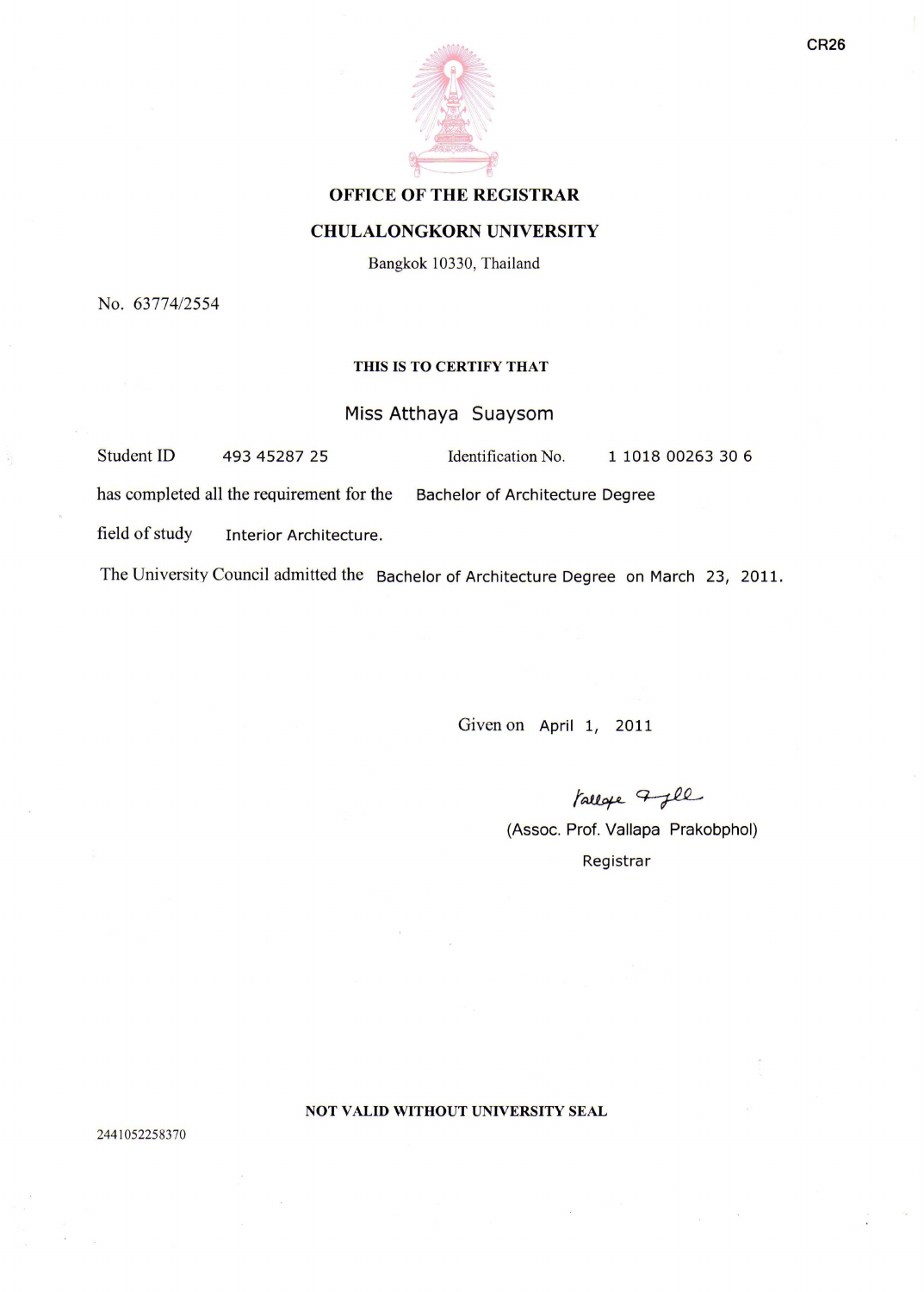

# 

## Certified True Copy



 $\frac{1}{2}$ 



3 0 MAR 2015